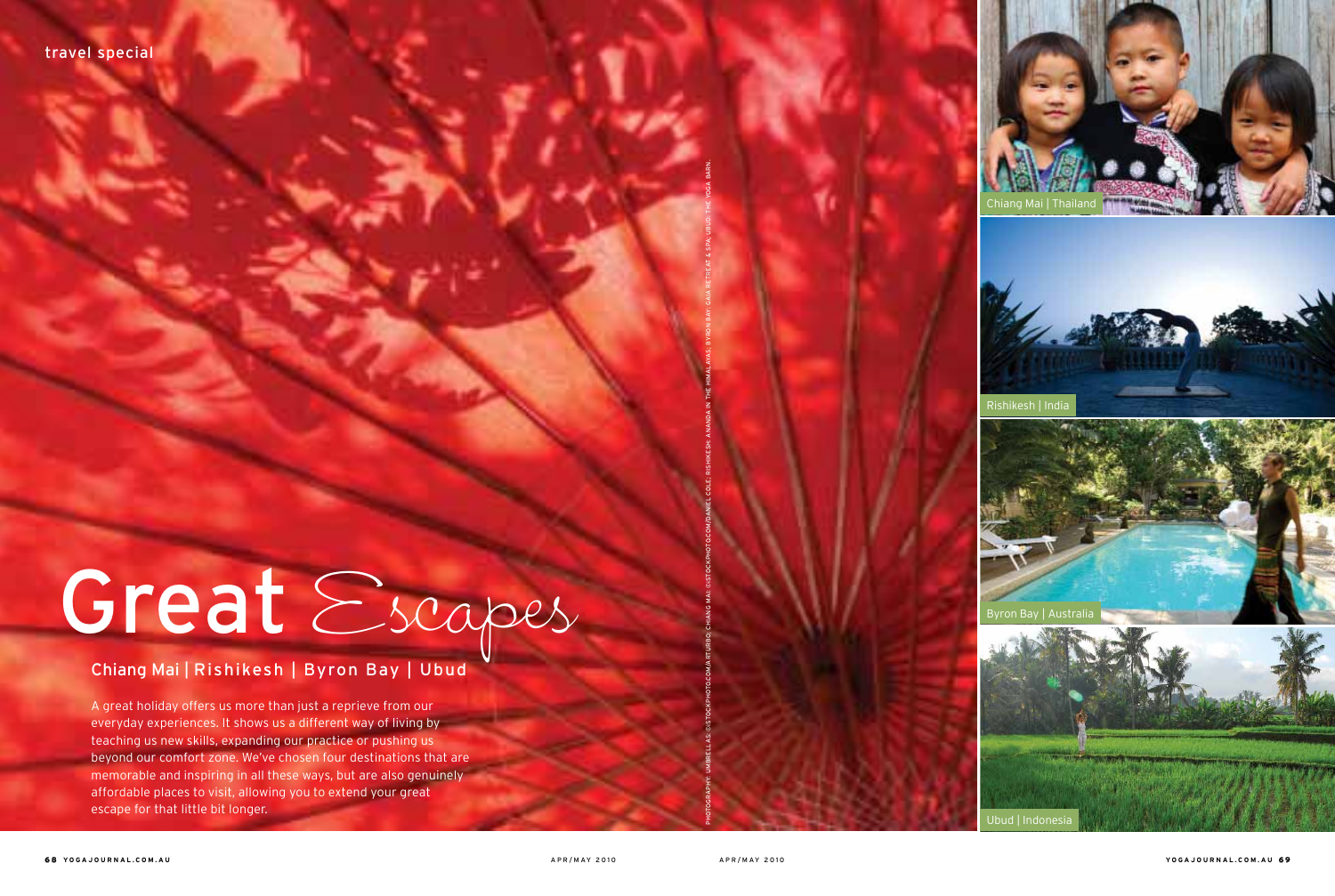If Thailand was a person, Bangkok would be its beating heart, vibrant and full of life. The party playgrounds of the south -Ko Samui, Phuket, Ko Phi Phi-would undoubtedly be its swivelling hips and dancing feet. And up in the north, where Thailand's second largest city Chiang Mai lies, would reside its intellect, memory and creativity. Chiang Mai's fascinating history as the capital of the ancient Lanna Thai kingdom, coupled with more than 300 spiritually significant Buddhist temples, has ensured a steady stream of visitors since traders first passed through, more than 700 years ago.

At first glance, Chiang Mai doesn't get the prize for the most beautiful place. There's no white-sandy beach, no glittering harbour, no knockout city centre. The higgledy-piggledy streets are teeming with evidence of the city's contradictions: old and new, spiritual and shamelessly commercial, yin and yang. Dreadlocked hippies share the footpaths with Buddhist monks, as Burberry-clad stylistas and smiling yogis queue for freshfruit shakes from street vendors.

Yet repeat visitors (and oh, how often they come back!) are testament to the seductive nature of Chiang Mai's peaceful,

Chiang Mai shines brightly with plenty of relaxation and interesting sites for visiting yogis. By Kristie Kellahan a i

> nurturing rhythm. To spend a day here is to catch a glimpse of something special, to spend a week is to begin to appreciate the practical spirituality and reverence that permeates daily life, and to spend a month is to really surrender to the certainty of becoming a boomerang visitor for life.

The grand mountain temple of Wat Phra That Doi Suthep is worth the steep winding drive for the spectacular views out over the region. As home to Buddha relics, dating back to the 1300s, it is a holy place for all Thai Buddhists and one they will make pilgrimage to in their lifetime if possible. For tourists, the 15-minute hilly journey from the centre of Chiang Mai takes them away from the crowded streets of the old walled city and up into the lush, green vegetation of the mountains that cradle the town. It's the perfect place to sit still, breathe, and let the mind wander.

For anyone interested in yoga, meditation or learning about Buddhism, Chiang Mai is an ideal spot to put down your roots for awhile. There is an abundance of riches when it comes to opportunities to learn more about the physical, emotional and spiritual aspects of yoga practice. It's affordable enough to stay several months without blowing budget, with bargain accommodation, food and transport a way of life here. There's a well-established expat community, its members welcoming newcomers at the Northgate Jazz Co-op on Tuesday nights or the Writer's Club & Wine Bar on Friday evenings.

They say they love Chiang Mai because it's so unabashedly, undeniably Thai. Chiang Mai clings proudly to old and new cultural traditions, rejecting the gloss while claiming the substance of larger cities. Nowhere else will you see so many men, women, children and even

# northern star

Learn Enjoy a five-day Ashtanga Primer course for \$170 at Chiang Mai Yogasala, visit www.cmyogasala.com for details; or for casual visits, Body and Mind Healing School run casual yoga and meditation classes in a variety of styles, visit www.bodyandmindhealing.org

planes, wearing bright yellow to honour the 60-year reign of much-loved King Bhumibol Adulyadej, the longest reigning monarch in the world.

What's not to adore about a place where mealtimes are always an occasion, whether it's pad thai for a dollar from a street market or a gourmet feast of aromatic curries, flavoursome stir-fries and more in the fine-dining restaurant of a five-star hotel by the twinkling Ping River. The pleasure of eating is vital to Thais, who often greet visitors with, "Have you eaten yet?"

Artisans of all kind are honoured in Chiang Mai. Their paintings, sculpture, silverwork and textile design are appreciated as a link with the rich, cultural heritage of the region. Sunday-night markets have practically taken over the neighbourhood around Thapae Gate, attracting thousands of visitors each week in search of vintage jewellery, fishermen's pants, banana pancakes and everything in between.

## Fact File | **Chiang Mai**

Getting there and around Thai Airways flies regularly to Bangkok from Brisbane, Sydney, Melbourne and Perth with connecting domestic flights to Chiang Mai. Visit www.thaiairways.com for bookings. A convenient system of songthaew taxis operate around town, simply flag down one of the red utes on the street and pay the standard fee, of around 70c/trip.

Stay Nimmanviengping Serviced Apartments are modern, clean, stylish, fully furnished and come with deep bathtubs for those aching yoga muscles—this is one of the best serviced apartment buildings in Chiang Mai on trendy Nimmanhaemin road. Studios from about \$140/week; daily and monthly rates available on a range of apartment sizes.

Visit www.chiangmai.thaiapartments.net for bookings.

Relax Enjoy an authentic Thai massage with Mama Lek, who has had the technique handed down to her on her mother's side—where it's been going strong for close to 80 years now. She and her team of masseuses use warm herbal compresses over your body to coax muscles into tricky stretches. Visit www.nervetouch.com for bookings.

Indulge Pamper yourself at The Chedi Chiang Mai, which commands the riverfront compound of the former British consulate. While the facilities and decor of this designer hotel are the most modern and comfortable available, there's an elegance and a sense of timeless hospitality that will indulge your historic senses. Visit www.ghmhotels.com for more information.

Explore Visitors can charter a songthaew taxi for the day and drive up into the majestic Doi Suthep mountains. A historic Buddhist temple at the peak enjoys superb views over the city.

Shop After visiting the famous Night Bazaar, you can soak up the authentic vibe at the Walking Street Market held every Sunday on Ratchadamnoen road. Traffic is blocked off to clear the way for pedestrians, and stallholders offer everything from handmade pooch clothes, to painted postcards, furniture and some authentic northern homewares at rock-bottom prices.

Eat The Whole Earth Restaurant's motto is "eating for enlightenment". With delicious Indian and Thai-style meals, and an idyllic teakhouse location, it's a delight. Visit www.wholeearthcm.com for location and menu.



The sacred golden chedi and umbella at Wat Phra That Doi Suthep temple.



The Night Bazaar takes place in the centre of Chiang Mai every evening, attracting huge crowds.





Photography: Market: ©iStockphoto.com/Blade kostas;

Temple: oneclearvision/©iStockphoto.com; Yoga class: chiang mai yogasala

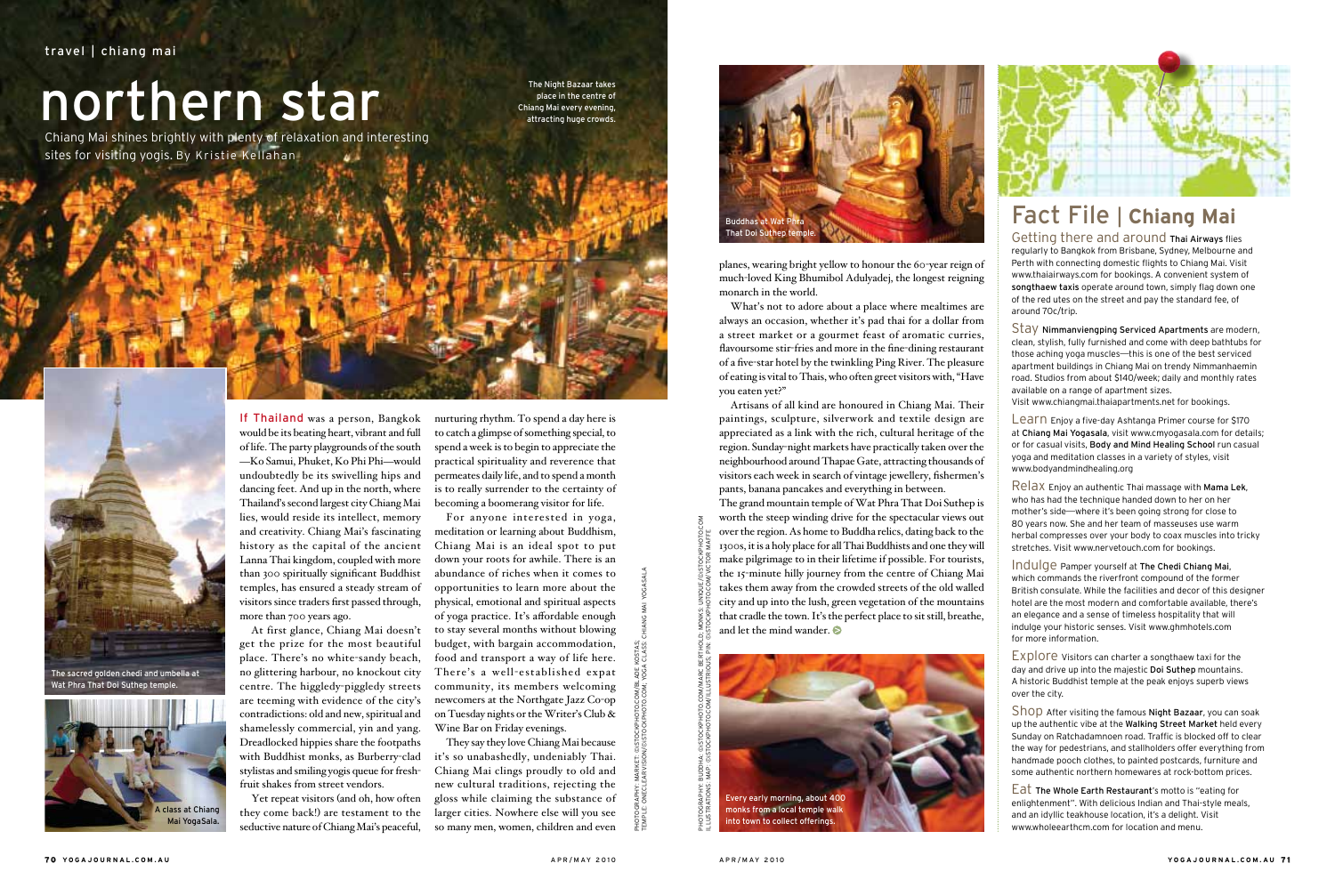Those searching for a slice of yogic relaxation quickly realise India's Rishikesh ticks a number of boxes. There's the beautiful scenic location at the base of the Himalayas; an interesting town small enough to walk around; the sacred

Ganges river for rituals, bathing, and general ambience; plus of course myriad ashrams, sadhus (spiritual wanderers) and yoga classes. But while it may be the yoga capital of the world, Rishikesh is Indian at heart—chaos prevails over calm and solitude.

Rishikesh boomed as a spiritual centre after 1932, when yoga master Swami Sivananda's teachings began spreading beyond the doors of his local ashram. But while Sivananda's presence sealed the town's popularity with locals, Western spiritual seekers followed their own gurus here—The Beatles' 1960s experience with transcendental meditation at Maharishi Mahesh Yogi's ashram drew worshippers as keen to worship John or Paul, as they were to honour Ganesh or Shiva.

Unless you're planning to stay in one of the town's myriad ashrams (Parmarth Niketan is one popular option) your first task should be deciding on a hotel. Options abound but it's worth remembering that in India your room is your haven, so spring for the top of your Learn Parmarth Niketan is very popular for longer courses and daily drop-in yoga classes. Bear in mind most asana classes in Rishikesh don't run on Sundays. Classes and satsangs at Sivananda Ashram are a wonderful way to experience an ashram without actually staying (which requires writing months in advance for permission). Daily activities are open to all, although asana classes are separate for men (mornings) and women (evenings). Go to www.parmarth.com and www.sivanandaonline.org

## Fact File | **Rishikesh**

Getting there and around Qantas flies daily from all mainland capital cities to New Delhi via Singapore. From New Delhi, take the four-hour train journey to Haridwar (book at www.indianrail. gov.in) before jumping in a cab or an auto-rickshaw for the final leg. Narrow alleys mean you'll do a lot of walking in Rishikesh, but you can save yourself from long, hot walks by using shared mini-vans from the far side of Ram Jhula up to Luxman Jhula.

Stay At Omkarananda, on the west (entry) side of the Ganges, around \$10 should get you a huge room, private bathroom and a shared balcony with peaceful river views. Stay in the main building, as the other is less appealing. Check out www.iyengaryoga.in

Relax An Ayurvedic massage will sooth any sore muscles, although the experience is usually more impressive in Kerala (southern India). Try next to Swiss Cottage Tents, or ask around for a good recommendation.

Indulge There's plenty of silver jewellery to treat yourself to here, but if you want to indulge on a whole different level, make the bumpy 16km journey to Ananda. Voted as one of the world's best spas, Ananda will happily open your wallet—to the tune of hundreds of dollars a day—as you delight in one of 79 wellness treatments, customised menus and unsurpassed views. www.anandaspa.com

Explore Go north towards Phool Chatti for a dip in the Ganges, or a swim in tucked-away waterfalls such as the Garud Chatti (2-3km north on the Phool Chatti road). If it's too hot to walk, the drivers know where to drop you off for a final 30-minute walk.

Shop Rishikesh has some fabulous bookshops. With yoga publications at bargain prices, you'll want to take advantage of India's special rates for packages containing only books. The better bookshops in the Swargashram area (or the popular store next to the German Bakery) will organise postage for you; expect packages to take a couple of months but should eventually arrive intact.

Eat After your morning yoga class spend a leisurely breakfast at the Devraj Coffee Corner (known to all as the German Bakery), on the west side of Laxman Jhula, which has spectacular views. As a spiritual centre, the town of Rishikesh is strictly vegetarian (as well as alcohol-free), but the dosas and thalis at restaurants like Swargashram's Chotiwala (www.chotiwalarestaurant.com) should be a happy enough diversion to stop you from caring at dinnertime.

A visit to Rishikesh may not always be tranquil, but you'll find all the yoga experiences you could long for in this valley at the base of the Himalayas. By Sue White

budget. In Rishikesh this often means forking out \$10 a night rather than \$5 for a spacious room, your own bathroom and (often) a balcony boasting a view of the Ganges.

Getting across the Ganges is an adventure involving one of the town's two suspension bridges, Ram Jhula further south or Laxman Jhula a few kilometres upriver. It remains one of the mysteries of Rishikesh, that regardless of how empty a bridge is when you step onto it, by the time you're halfway across you'll be jammed in amongst carts towing supplies, locals squeezing by on motorbikes, Indian pilgrims requesting your presence in a family photo (especially if you are blonde and female) and a few roaming monkeys. While the journey is a definite "wow, I'm in India" moment, it's neither speedy nor relaxing—if you're trying to get to a class on time you might prefer to cough up the 10 rupee (\$0.25) for the boat which makes the regular crossings with slightly less stress (departures are from the ghat, south of Ram Jhula).



Finding a yoga class is an ideal way to settle in. Teachers come and go, so it's worth asking for tips from a yogictype sitting in one of the hole-in-the wall cafes between Ram Jhula and Parmarth Niketan ashram (you can't miss the latter; there's a massive Shiva statue outside). Quickly, you'll find your day falls into a soothing Rishikesh routine, starting with an early morning classic-style class at one of the ashrams. If you prefer Iyengar there's usually a wellknown, but super-strict Swiss teacher Usha Devi in the yoga room at Omkarananda Hotel on the western side of the river. Look for a good pranayama or meditation class, too especially since asana in India is often far unlike what you'll have experienced at home. If you end up preferring your own practice most hotels have a large rooftop available.

Afternoons in Rishikesh are best spent resting, especially in the hotter summer months, from April to June. If you're feeling more energetic, explore the town's excellent bookshops, or head an hour down the road to Haridwar, one of the sites of the mass Kumbh Mela pilgrimage. Return home at sunset, when hundreds of devotees gather on the banks of the Ganges outside Parmarth Niketan's Shiva statue. Join in by chanting your way through the evening aarti—a nightly celebration that will leave you on that sweet yoga high you came for. illustrations: map: ©iStockphoto.com/Illustrious; Pin: ©iStockphoto.com/Victor Maffe





Photography: Yoga class: ananda in the himalayas; bridge & temple: sue white.

Photography: town: ©iStockphoto.com/Ine Beerten;

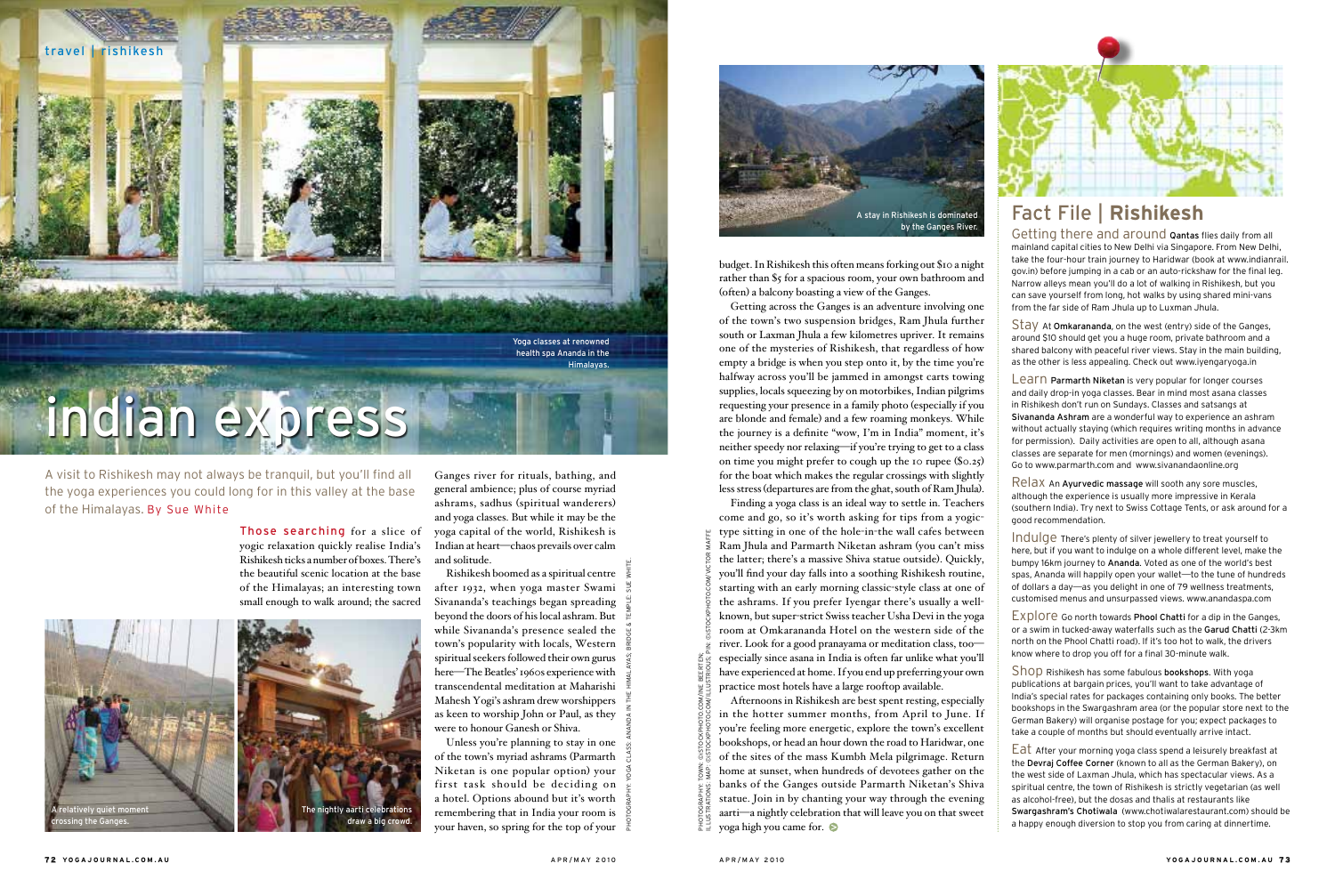#### travel | byron bay



# mecca by the beach

For more than 20,000 years, Byron Bay has been known as a healing place. According to Aboriginal legend this was a place for ceremony and spiritual inspiration, dancing circles, women's birthing rituals and many Dreamtime stories. The indigenous owners, the Cavvanbah, meaning "meeting place" a place to visit for a short while before moving on. In short, a place to retreat.

Cradled by the 'cloud catcher', Mount Warning, and the shoulder of Cape Byron Headland, this sacred land heals through its natural beauty alone. The lush sub-tropical rainforest of the hinterland

Bundjalong, named this sacred land of the '70s. The whalers moved out, In the 1950s and '60s, Byron Bay was a whaling town that in turn became the home of the "Save the Whale" campaign the surfers and hippies moved in, and  $\frac{2}{3}$ in 1973 The Aquarius Festival in nearby Nimbin put Byron on the map as a happy, hippie town.

ambles down to pristine waters where dolphins surf alongside humans with the free-spirited attitude that Byron Bay is renowned for.

These days it's a mecca for more than a million backpackers and holidaymakers  $\frac{1}{8}$ that come every year seeking the sun, the surf and the spirituality. The township

Boasting a superb heritage, Byron is home to local as well as world-renowned yogis. By Kris McIntyre

> If anything is testament to the positive effects of Byron's popularity, it's the variety and quality of the food. The regular farmers' markets showcase Byron's local and organic produce, while the growing number of chef-hatted restaurants in the area make for some sumptuous meals. But you can still find a 101 nourishing tofu-based dishes, as well as inexpensive vegan and vegetarian treats around town, just like the old days.  $\bullet$

centres around bustling Jonson Street and the Beach Hotel opposite Main Beach, jam-packed with cafes and clothing shops that are a mix of surfer dude meets herbal goddess. Many of the locals bemoan the fact that it's more commercial these days, but all the things that make Byron special are still ripe for the picking—an amazing year-round climate, beautiful surf beaches, eccentric characters and wonderful healers, including some of the best yoga teachers in Australia.

With names like Dena Kingsberg, Jessie Chapman, John Ogilvie, Louisa Sear, Liz Costigan and Lance Schuler calling Byron Bay home, it's not surprising that a yoga class can be found within a side stretch of just about anywhere in Byron. Ashtanga, Sivananda, Satyananda, Akido, Iyengar, Japanese and Kundalini styles are all taught here. In fact, with a smorgasbord of daily yoga classes, year-round retreats and teacher training across a range of styles and traditions, yogis are spoilt for choice here. Even at the infamous Arts Factory Backpackers Lodge, where communal living harks back to the Byron days of old, the day starts with yoga.

Learn Stay at Radiance Retreats with Jessie Chapman, visit www.radianceretreats.com; Join Dena Kingsberg's Yoga Shala for Ashtanga Mysore classes (www.dena.net.au); Visit Liz Costigan's Byron Iyengar Yoga Lounge for a daily class, or try the five-night retreat (www.byroniyengaryoga.com). Check out Inspya for their four to six week hatha teacher-training programs for levels one to four with Lance Schuler (www.inspyayoga.com). John Ogilvie's Byron Yoga Centre offers daily yoga classes, seven-day retreats and teacher training modules with ashram-style accommodation. Visit www.byronyoga.com.

For aspiring yoga teachers, Byron is the perfect place to immerse in a relaxed yogic lifestyle and learn with intensive teacher-training programs ranging from four weeks to a year. The most popular include John Ogilvie's Byron Bay Yoga Centre and Lance Schuler's inspya training. Off the mat, take up surfing, scuba diving, drumming, Tantra, temple dancing or any of the myriad distractions that will entertain your inner soul-seeker.

## Fact File | **Byron Bay**

Getting there and around Byron Bay is about two hours drive south of Brisbane. Fly to Ballina or Coolangatta. Xcede Airport Shuttle service offers transfers to Byron from Ballina (\$18 each way) and Gold Coast (\$40 each way). Book online at www.xcede.com.au Byron Bay Surf and Bike Hire rent bikes from \$20/day, or you can buy a used bike from as little as \$150. Phone (02) 6680 7066.

Stay For relaxed communal beachside living, a 'frisbee throw' from the beach and a 10-minute stroll to town with shared rooms, studios and cottages from \$40/night—don't go past Belongil Beach House. Visit www.belongilbeachouse.com. Check into one of the 'funky abodes' at Arts Factory Backpackers Lodge for \$18/day camping; \$34/day shared dorm; or \$80/day in a private room. Visit www.artsfactory.com.au for bookings.

Relax Head out of town to The Kiva Spa & Bathhouse. Entry to the bathhouse is \$20 with treatments from only \$45 for a half-hour massage. www.byron-bay.com/kiva/

Indulge Give yourself the ultimate indulgence and stay at Gaia Retreat & Spa from \$912 per person (twin share) for two nights including all meals, one-hour massage, daily yoga and leisure activities. www.gaiaretreat.com.au

Explore A sunrise walk to Cape Byron Lighthouse is a must. Further afield, climb Mount Warning, visit Minyon Falls and explore the hinterland and surrounding towns including Mullumbimby, Brunswick Heads and Bangalow.

Shop On a drizzly day head to the esoteric Abraxas Bookshop (www.abraxas-net.com.au) or the Heart Of The Bay jewellery shop (www.heartofthebay.com.au).

Eat Byron Beach Café has a great view and an eclectic menu – Bloody Marys are served alongside 'LSD' (Soy Dandelion Latte) without a raised eyebrow. Further afield in Bangalow, the degustation dinner at Satiate is worth booking in advance for. Visit www.ate.net.au and www.byronbeachcafe.com.au







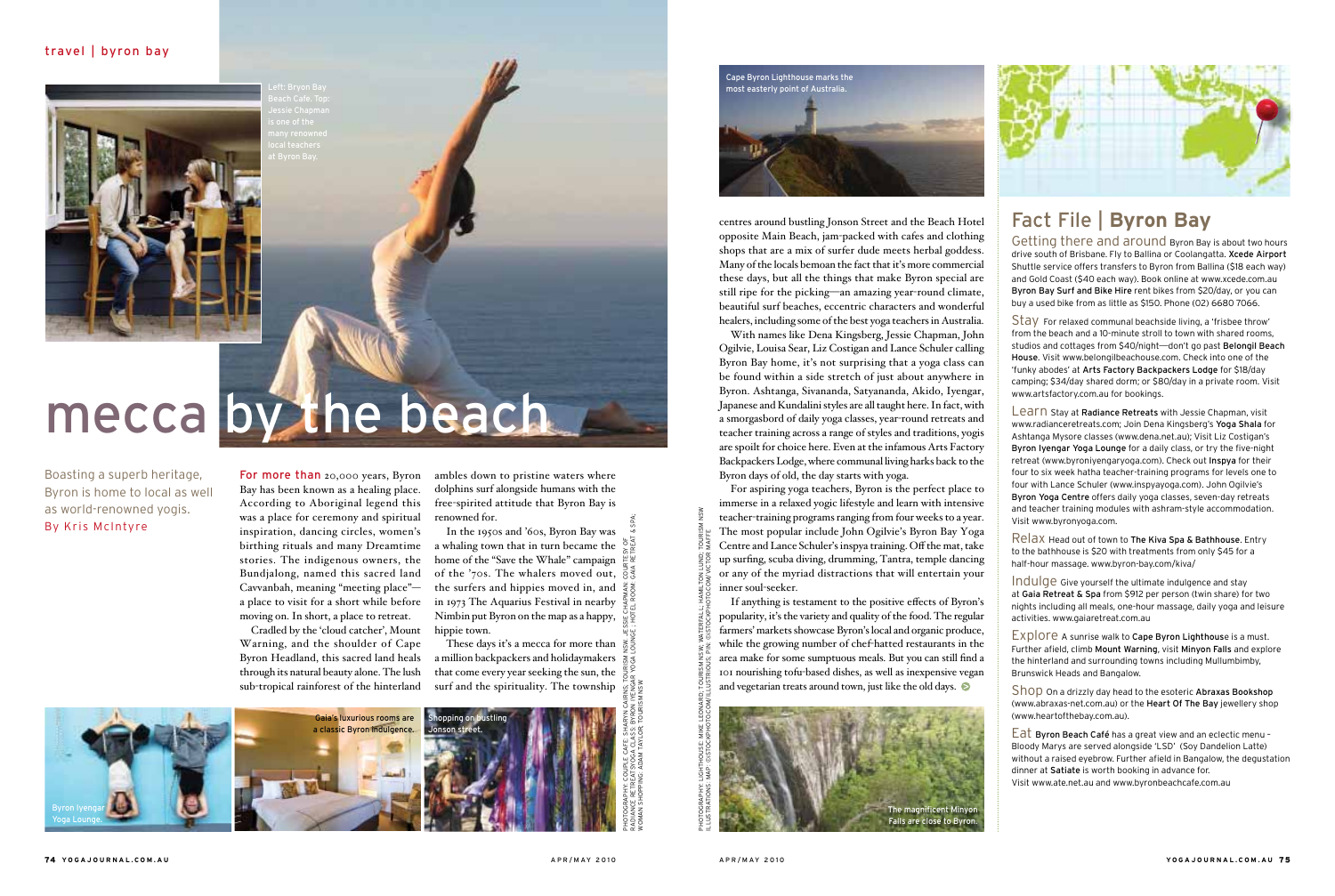It's almost obligatory to fly into Bali these days clutching a copy of Elizabeth Gilbert's memoir *Eat Pray Love*.

Like *The Beach* did for Thailand, Elizabeth Gilbert's bestseller about her search for meaning has been a mixed blessing for Ubud, a town of 8000 in Bali's lush, volcanic countryside, one hour's drive north-east of the capital Denpasar.

Spiritual seekers wearing hemp and dreadlocks swarm the streets of this oncequiet artisans village, and surrounding rice paddies are quickly being gobbled up for Even in yoga class. development.

"You know the Monkey Forest?" asks my driver. "From there to the main street used to be all rice

paddies when I was a child. In 10 years in Ubud, no more rice paddies, I think."

That same stretch now bustles with galleries, boutiques and cafes. Sure, there are still rice paddies and simple scenes from daily life, especially if you wander off the Jalan

Raya (main road) and down the vein-like laneways. But the increased popularity of Ubud is a confronting reality for the savvy, spiritually aware traveller. How to find a meaningful retreat, yet avoid the tourist traps and still tread lightly on the earth?

It takes time and a little more research. But at least Ubud remains the antithesis of Bali's beachside madness. Night-time is a quiet affair, with plenty of fine-dining options rather than pubs and clubs—and everyone manages to keep their shirt on.

The Yoga Barn offers as many as seven classes each day. These include hatha, Yin, Japanese-style Power yoga, vinyasa flow and Ashtanga as well as pranayama, meditation and  $\bullet$ 

## eat, practise, **Manual rejuvenate**

Yogis, then, should take heart. Many of the world's best yoga teachers make annual pilgrimages to Ubud, drawn to the strong spirit of the landscape, the jungle-covered riverbanks and imposing silhouettes of Mount Batur and Mount Agung. Teachers like Natanaga Zhander, Emma Balnaves and Sue Hawkins from Australia; Rodney Yee, Sharon Gannon and David Life from the US; and Indian sun yoga practitioner Swamiji Umashankar. They travel here not only to teach, but to relax and take time out for themselves.

ning rice paddies surround The Yoga Barn in Ubud.

Part of the attraction of Ubud is the Balinese people. Indonesia is the most populous Muslim nation, but Bali the small island in the middle of the

An inspirational memoir set in Indonesia's Ubud has put the town on the international map. By Erin O'Dwyer

Indonesian archipelago—practices a unique blend of animistic Hinduism. Family homes are clustered around ancient stone temples, and religious ceremonies happen daily. Little offerings of food and flowers crowd street corners, windowsills and dashboards. Full-moon ceremonies are colourful events, with long lines of Balinese women snaking up the temple stairs carrying rattan boxes of food offerings on their heads.

Bali does not share India's yoga tradition, but the island's deep spirituality provides a warm, tolerant embrace in which to practice. At the centre of the Ubud yoga scene is The Yoga Barn —an impressive open-air pavilion overlooking rice paddies. The underwhelming name seems to keep secret the integrity of the studio and its teachers. Best of all, it's hidden down a laneway and unsigned from the main street.







Photography: courtesy of The yoga barn.





experience

iii<br>Le

 $\overline{5}$ 

pollice



#### **Escape the World All Inclusive Retreat**

Land transportation 5 nights accommodations 15 well prepared meals 5 meditation and yoga - am 4 restorative yoga - pm 2 Spa treatments **Purification Ritual** Balinese offering class Yoga at Batur volcano Bicycle excursion Guided ricefields walk Tax and service

Starting at US\$1,050

ONEWORLD Stretreats.com Ubud, Bali T.62.361.289752 info@oneworldretreats.com